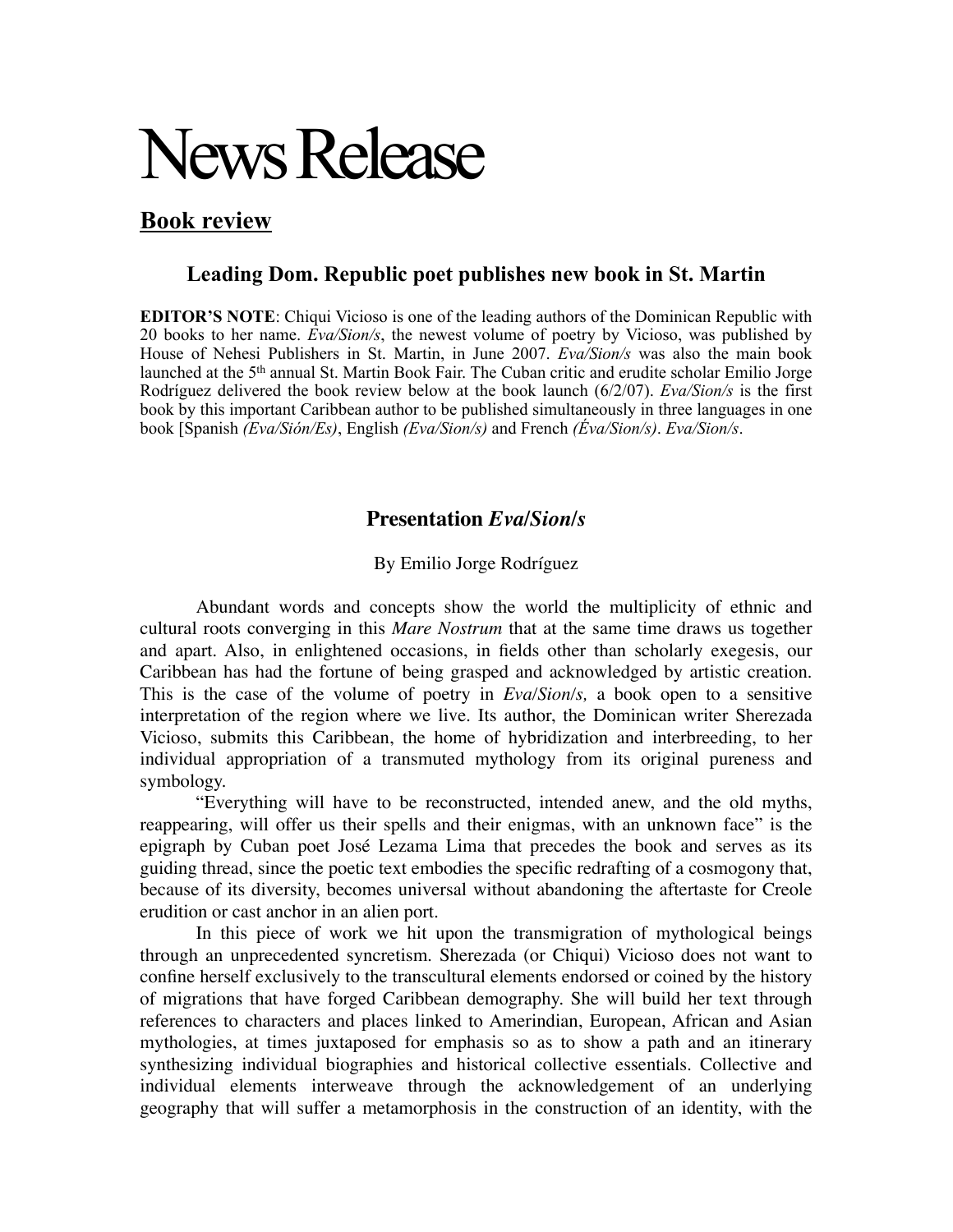incorporation of spaces that the author and national history have claimed as their own. Individuality, however, reveals the transformation in the identity of the feminine subject through painful vicissitudes, daily or transcendental rejoicing, ontological agonies and those conditioned by social confrontations and anguish. A previous poem by Vicioso, "Un extraño ulular traía el viento" ("A Strange Wailing of the Wind," 1985), linked her experiences with the purpose of offering an early cosmovision built from a poetic art in movement, growing and maturing in human sensitivity.

From its first stanza, *Eva/Sion/s* establishes itself in the kingdom of a Paradise of unusualness: "The fish were swimming/ out of water/and it was normałto encounter birds/ in the roots of trees." Chiqui uses these concise and synthetic lines to portray a marvelous universe not as an artful device or a spell to captivate readers – although she undoubtedly does so – but as an evidence of an initial Chaos announcing the cartography of what is fantastic and unusual. The overflowing of imagination is also given expression to through the appropriation of mythologies that do not appear in the Caribbean space, at least not with a transparent presence or a proven significance in regional human history, as those having to do with a profusion of real or fictitious islands, as distant as Iceland or Penglai Shan in China.

With this new poem or saga, Sherezada Vicioso establishes a link with her initial poetry that is endowed with a narrative and intimate conversational tone – not the intimacy of the isolated being, but an intimacy attached to circumstances and to a topography of the soul, at times melancholic, solitary, testimonial; others, intent on yearned for or discarded ideals and dreams – and also with her previous foray into the limits of concrete poetry in *InternAmiento* (1992). She also clears the path for a synthetic evocation of Caribbean essences, with reminiscences of Anglo-Saxon imagism, an aesthetic revolution in the early years of the 20<sup>th</sup> century and of which she offers a novel conceptual version.

A clear focal point of the book is gender awareness (the division into syllables of the title creates a polysemy with "Evasions" as a sublime escape of artistic work and the eternal migratory condition of Caribbean people, as well as the statement that "Eve" is the "Sion of the condemned/a mound turned into a valley of tears"). Thus, she identifies with the immortal and seductive Hindu aquatic nymphs: "Pointe-à-Pitre/ Finis Terra/ of the unattainable/ where I encounter again/ in the piercing blades of the foam/ my sisters of worship/ the Apsaras," who are also linked with the veneration to the mother goddess.

This conviction lights up not only her dramatic and poetic production, but also her essays. In 1991, she published *Algo que decir* (*Something to Say*), the first analysis of feminine literature in the Dominican Republic, where she reaffirmed the creative capacity of women writers:

"In this discovery of the multitudinous power of words, we find that we are not alone, that we are not as fragile and then we are overwhelmed by the elation that Eve should have felt when she began to name things and, when naming them, discovered that she endowed them with life, that words could defeat with their spell the suspicion of